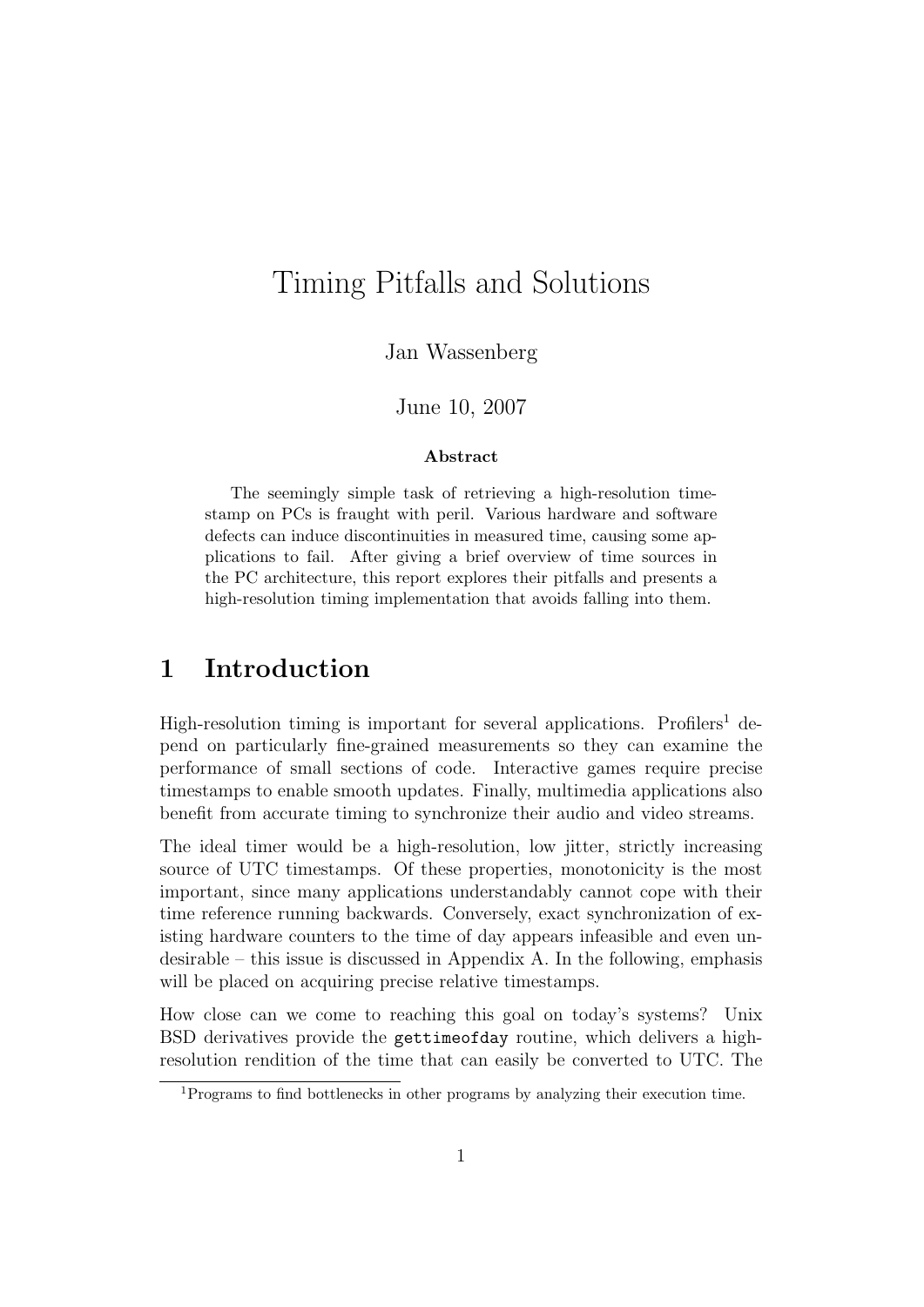returned time values are not monotonic nor mostly continuous, but this capability is provided by the POSIX clock gettime(CLOCK MONOTONIC) facility[2](#page-1-0) , which meets all our needs. On Windows, however, the situation is much worse. Due to documented bugs and the lack of a universal patch, the QueryPerformanceCounter high-resolution timer API cannot safely be used. On certain systems, only a timer with mere millisecond resolution is available, and even this is encumbered with the issue of falling behind over time. The need for further work to improve upon this miserable state of affairs is thus apparent.

The remainder of this report is structured as follows: Section [2](#page-1-1) introduces the various hardware timers in the PC architecture. Section [3](#page-3-0) lists the Windows timing APIs that access them. Section [4](#page-4-0) goes on to explore their respective pitfalls. Section [5](#page-5-0) presents possible workarounds that solve them. Section [6](#page-7-0) is concerned with notes pertaining to the implementation of these techniques. Section [7](#page-8-1) then concludes the discussion with a summary of the results.

# <span id="page-1-1"></span>2 PC Timing Hardware

Due to incremental additions to the PC architecture, there are several hardware modules that can be used to obtain timestamps. For each of them (in order of adoption), we will see a brief overview of their functionality and disadvantages.

### 2.1 PIT

The 8254 Programmable Interval Timer was included in the original PC. At its heart are three 16-bit counters running at 1.19 MHz<sup>[3](#page-1-2)</sup>. They are accessible at fixed addresses in I/O-space, but must be latched and then read as two single-byte values, which takes  $3 \mu s$  – the slowest of all the timers. Additionally, the narrow counter registers roll over too often to measure anything longer than 55 ms intervals. Instead, the PIT's utility lies in its ability to generate periodic interrupts.

<span id="page-1-0"></span><sup>2</sup>Although CLOCK MONOTONIC is specified as an optional feature, support for it is included in glibc 2.3.3, so it is expected to be widely available. [\[Drepper](#page-9-0) [2006\]](#page-9-0)

<span id="page-1-2"></span><sup>3</sup>To save costs, the original PC used a master 14.318 MHz oscillator and fed system components with various ratios of this frequency – in this case,  $1/12$ .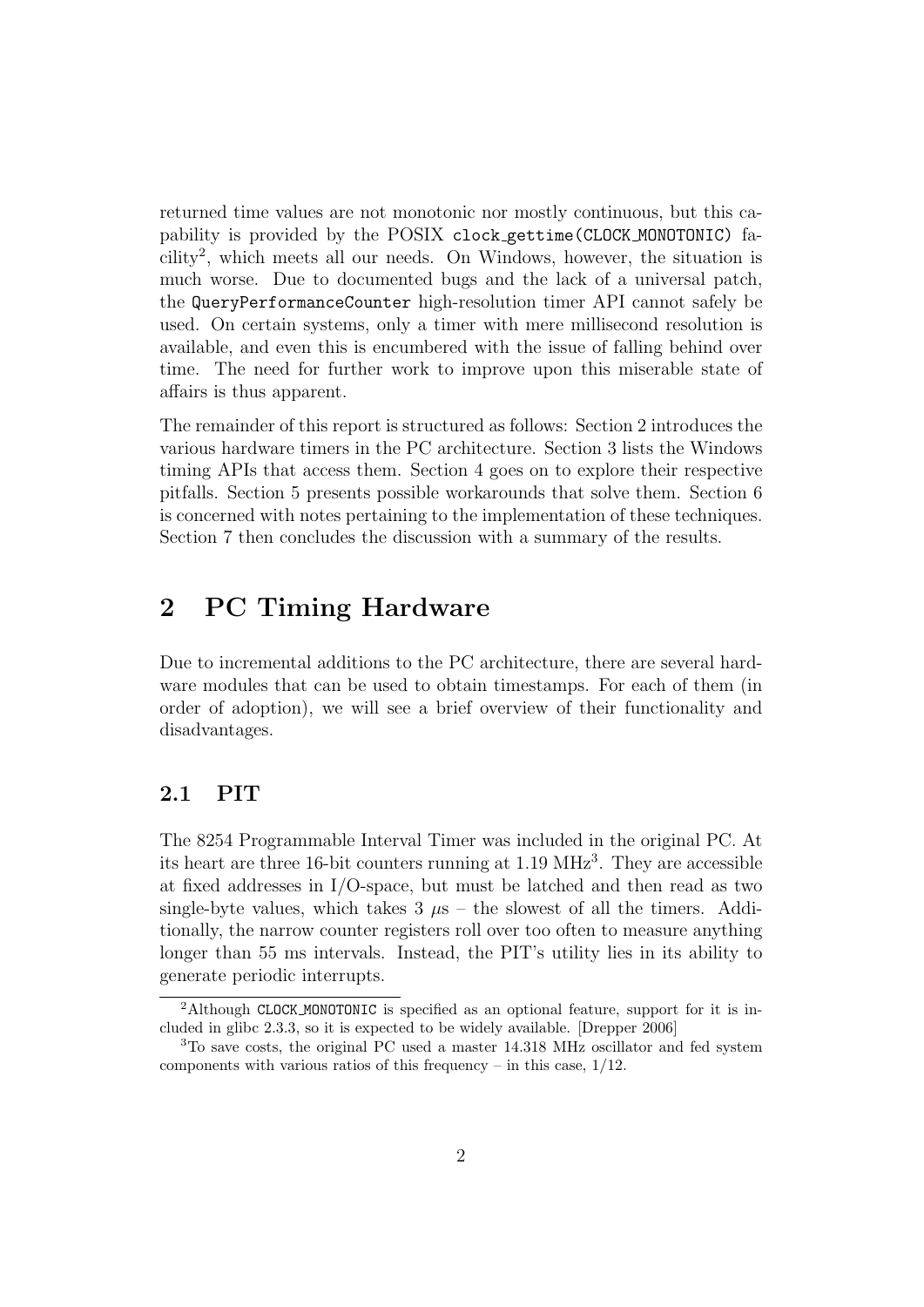### 2.2 RTC

The Real-Time Clock was added in XT 286 machines. It also includes a counter running at 32 kHz but does not provide for direct access. Instead, the chip uses the count to keep track of the time of day and also generate periodic interrupts. Its only use nowadays seems to be storing the local time in battery-buffered CMOS, which is then read during boot time and maintained by the OS.

### 2.3 PMT

The Power Management Timer was added as part of the ACPI standard. Its sole purpose is to deliver timestamps; improvements over the PIT are to be found in its higher frequency  $(3x)$ , larger counter width  $(24 \text{ or } 32 \text{ bits})$  and latch-free operation. It is accessed via 32-bit port I/O (at an address given in the ACPI FACP table), which only takes 0.7  $\mu$ s.

### 2.4 TSC

The TimeStamp Counter has been available starting with fifth-generation CPUs (Pentiums) and represents a 64-bit count of elapsed CPU cycles since power-on. It can be retrieved with the RDTSC instruction, or by directly reading the model-specific<sup>[4](#page-2-0)</sup> register that holds it; both methods are extremely fast, on the order of dozens of CPU cycles. Since the CPU clock frequency is much higher than the that of the other hardware counters, a very fine resolution is attained. Unfortunately this is counterbalanced somewhat by the low quality of typical clock oscillators and their thermal drift.

#### 2.5 HPET

The High-Precision Event Timer is a recent addition to the architecture, specified over 2001–2004 and present in ICH8-based chipsets. It was motivated by troubles with the TSC, the inadequacy of the PMT and the desire to replace the legacy PIT. The main components are a master 32 or 64-bit counter running at a frequency of at least 10 MHz (usually the 14.318 MHz

<span id="page-2-0"></span><sup>&</sup>lt;sup>4</sup>Note that this particular register will probably remain supported due to its widespread use.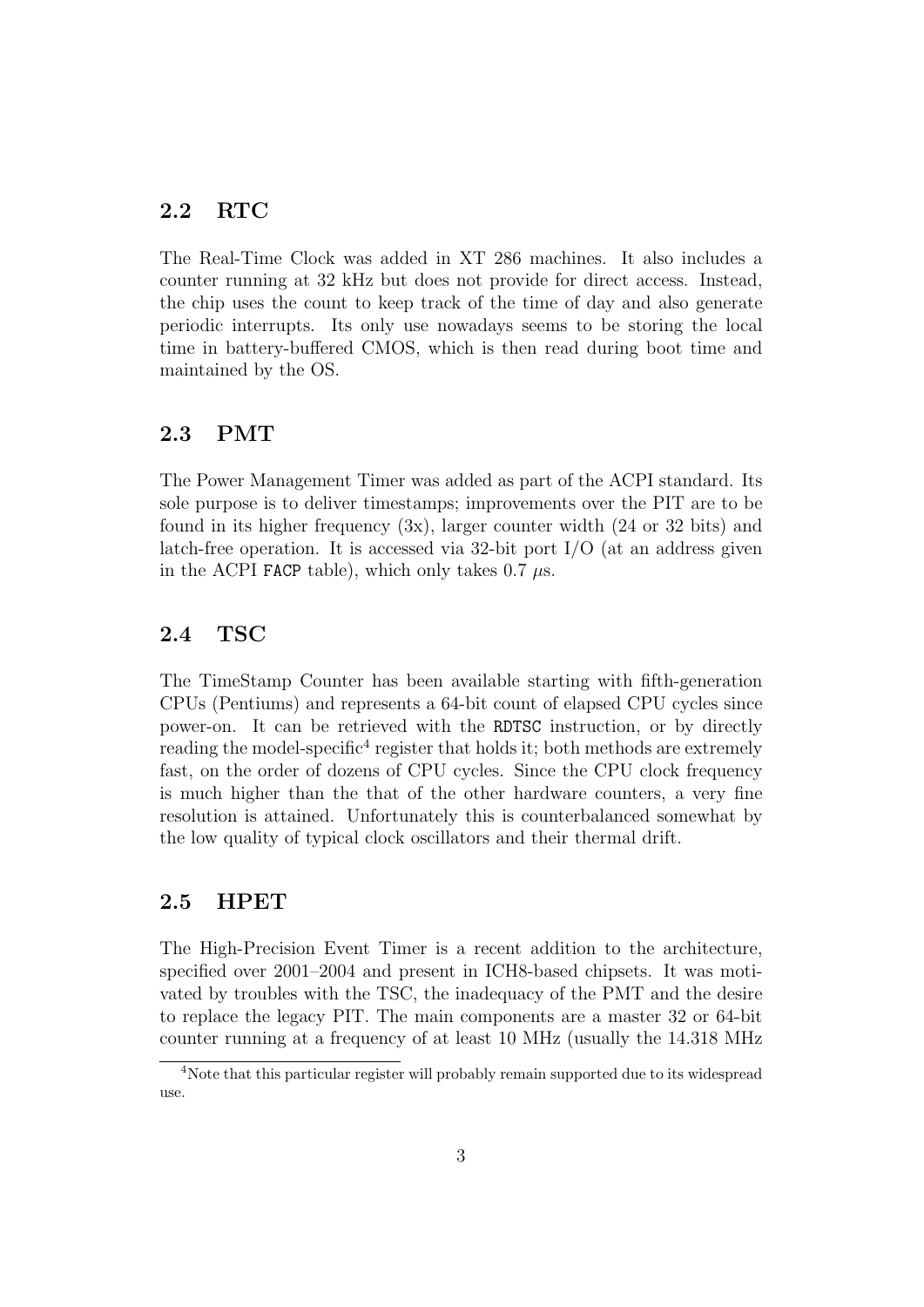source) and multiple comparator registers. Access is via memory-mapped I/O (at an address indicated by the ACPI HPET table), which is very convenient and also fast, taking  $0.9 \mu s$ .

### 2.6 Others

There are some other esoteric ways to get the time, e.g. polling the DRAM refresh detect bit, but these aren't relevant here. The interested reader is referred to [\[Heidenstrom](#page-9-1) [1995\]](#page-9-1).

### <span id="page-3-0"></span>3 Windows time APIs

Having introduced the underlying hardware, we now examine the multitude of Windows timing APIs, their overhead, and how they map to these time sources. The relevant functions are:

- GTC GetTickCount returns a counter incremented during every (PIT) clock interrupt. Overhead is 10 cycles (load, mul, shift).
- GSTAFT GetSystemTimeAsFileTime is also updated during clock interrupts, but returns the system time (subject to NTP adjustment) in higher resolution units (hectonanoseconds). Each call takes 6 clocks  $(64$ -bit load/store + synchronization<sup>[5](#page-3-1)</sup>).
- TGT timeGetTime is a third interrupt-based timer. Its resolution can be improved to 1 ms via timeBeginPeriod by speeding up the interrupt rate<sup>[6](#page-3-2)</sup>. This function takes 40 cycles; I have not analysed what it does in detail.

<span id="page-3-1"></span><sup>&</sup>lt;sup>5</sup>The system time is mapped into process memory. GSTAFT must make sure it returns consistent results because the value can change at any time and 64-bit reads may not be atomic. This is done here by comparing against a second copy of the MSW, and reading again if it is different (avoids the need for a spin lock).

<span id="page-3-2"></span> $6$ Note that this comes at the price of system slowdown – interrupt latency goes up and the CPU cache suffers. [\[MS Timer Guidelines](#page-10-0) [2002\]](#page-10-0) mentions offhand that 1000 Hz interrupt rates incur 'serious' overhead, corroborated by findings of 14 % indirect slowdown by [Tsafrir u. a.](#page-10-1) [\[2005\]](#page-10-1)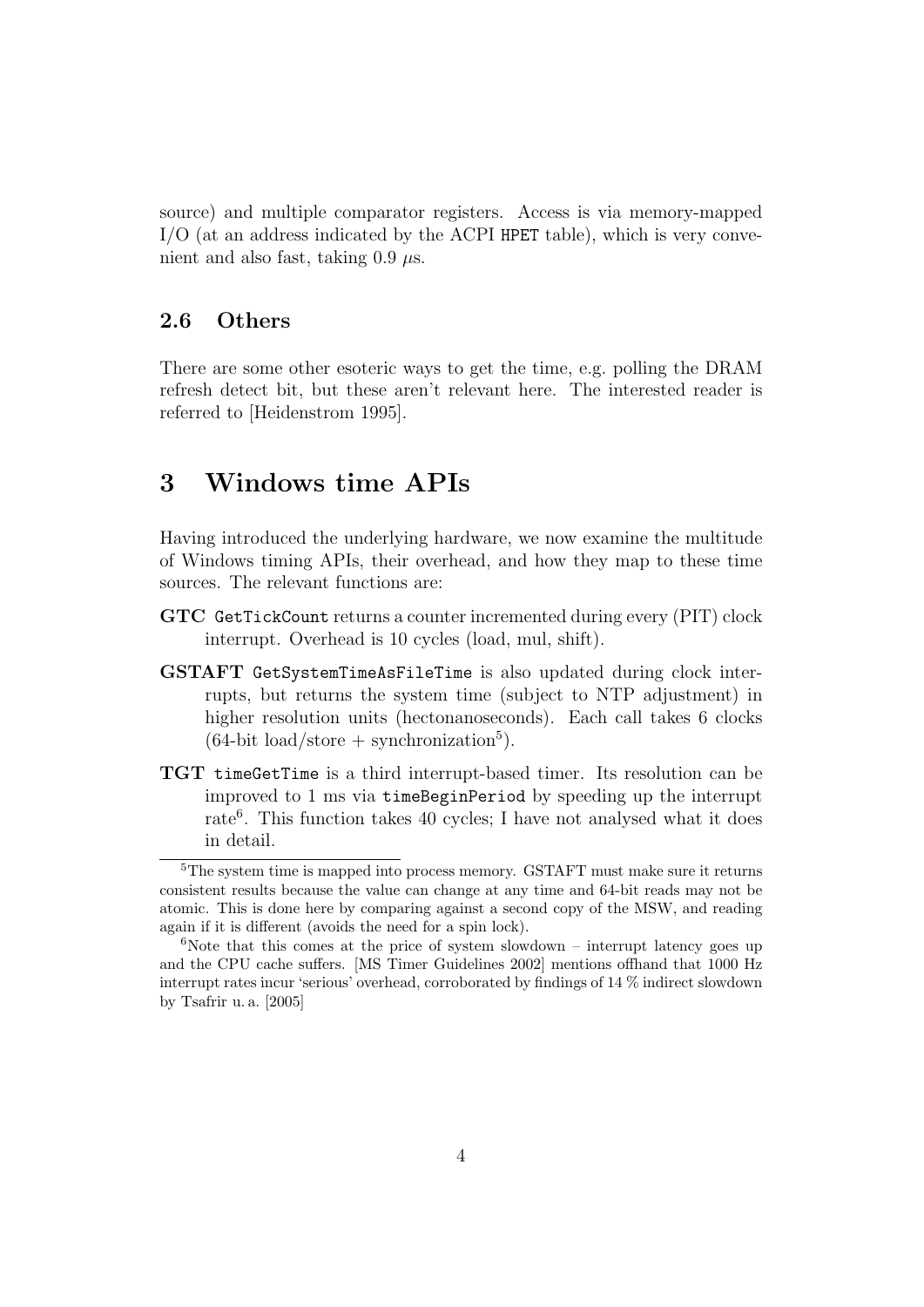QPC QueryPerformanceCounter is the main platform-independent means of accessing hardware timers. The various versions of Windows differ in their choice of timer: PIT (Win2k), PMT (WinXP), HPET (Vista) or TSC (SMP HAL<sup>[7](#page-4-1)</sup>).

Note that C library functions such as **ftime** and **clock** are built on top of GSTAFT.

# <span id="page-4-0"></span>4 Pitfalls

What potential problems do applications face when using these functions? This discussion centers on the above APIs, but most issues are caused by hardware flaws and are therefore not specific to Windows.

GTC and GSTAFT resolution is far too low – the default 10 or 15 ms tick interval isn't enough to resolve individual frames in a game, not to mention far too coarse for profiling.

TGT can fall behind over time due to delayed or lost clock interrupts<sup>[8](#page-4-2)</sup>. This is reported to have caused problems:

In retrospect, timeGetTime() slippage is almost certainly what is killing many networked games of StarTopia [..;] of course all our testing in the office was on mainly one or two very similar models of Dell, so we never saw this problem, even after many hours. Curse those hardware designers!

[Forsyth](#page-9-2) [\[2002\]](#page-9-2)

- QPC has multiple potential issues, depending on which time source is in use:
- PIT Access latency is inconveniently high, causing undesirable overhead when used for profiling purposes.
- PMT Timestamps can jump forward by several hundred ms during heavy PCI bus load. [\[QPC Jumps](#page-10-2) [2006\]](#page-10-2)
- PMT Results are undefined if the timer is not polled at least once every 4.6 seconds<sup>[9](#page-4-3)</sup>. This is caused by hardware bugs and/or incorrect software handling of counter overflow.

<span id="page-4-2"></span><span id="page-4-1"></span><sup>7</sup>Hardware Abstraction Layer for Symmetric MultiProcessing systems

<sup>8</sup> Interrupts can be lost during periods of heavy system load, which games tend to provoke.

<span id="page-4-3"></span><sup>&</sup>lt;sup>9</sup>The period of the underlying 24-bit counter with its 3.57 MHz frequency.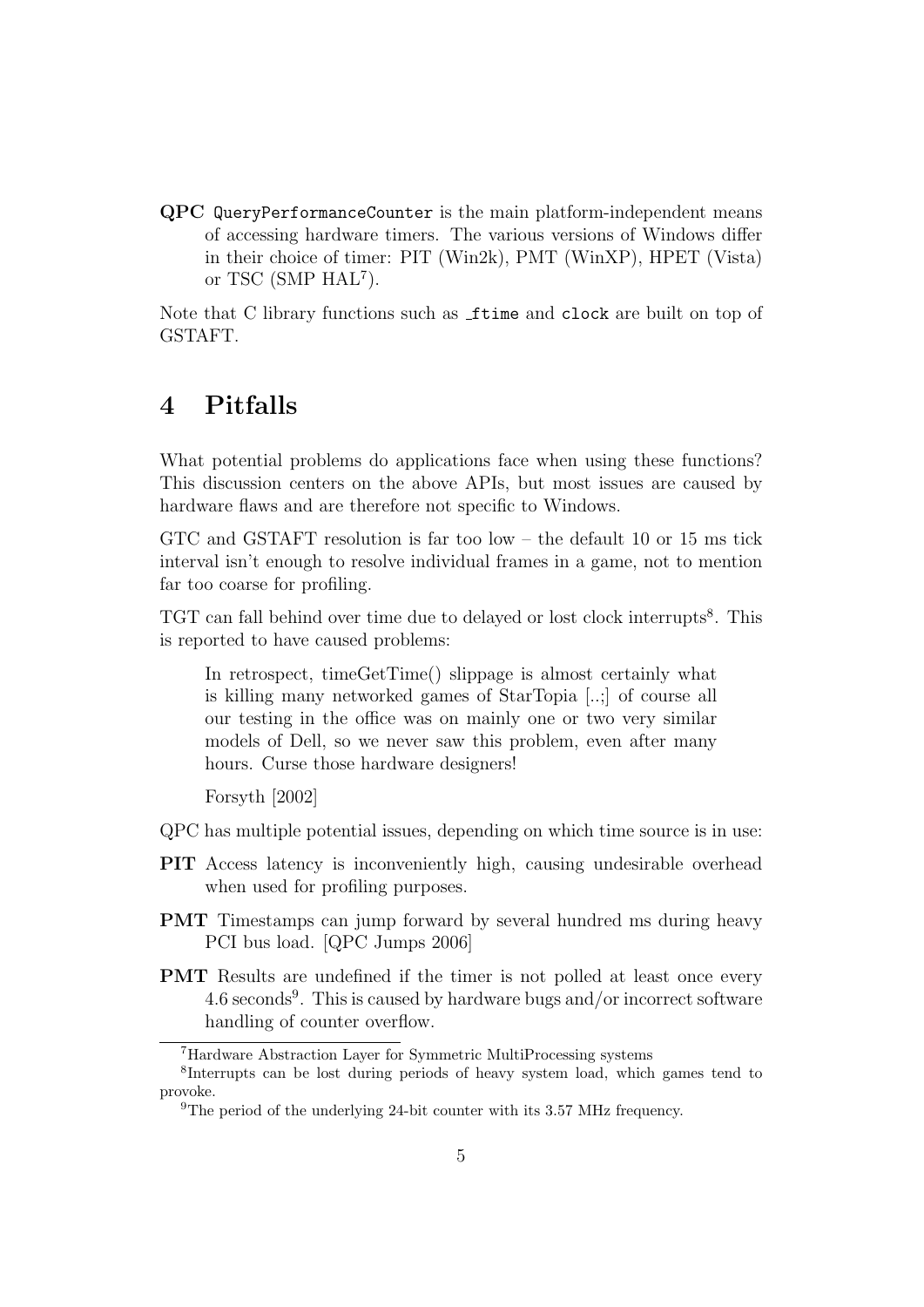TSC [MSDN](#page-10-3) [\[2005\]](#page-10-3) makes brief and vague mention of problems:

[Y]ou can get different results on different processors due to bugs in the basic input/output system (BIOS) or the hardware abstraction layer (HAL).

This is because TSCs do not start counting at the same time (due to staggered boot-time processor initialization), nor do they run at the same rate (due to independent throttling of cores). Unfortunately, Windows apparently does not take the requisite measures to guarantee synchronization.

None of the timer APIs are free of potential problems, so we must consider workarounds.

# <span id="page-5-0"></span>5 Workarounds

There are two principal ways to work around potentially incorrect timers. The first is to consult three or more independent timers and ensure they agree on the time. [\[Watte\]](#page-10-4) However, it is unclear what to do if the timers vote differently – which one of them is to be considered correct? This problem is compounded by the fact that some timers may always return incorrect results (e.g. QPC using the TSC without proper safeguards).

An alternative to consensus-based operation is to choose one single timer that is known to be safe on the current platform. This approach is preferable because it is more predictable and robust; however, it does require all potential problems to be known. For a full list of the issues that have been considered, see the extensive comments in the timer implementations' IsSafe routines. To choose the best possible safe timer, they are evaluated in order of finer resolution and lower measuring overhead.

One additional measure must be taken: periodically polling the timer fixes the PMT wraparound problem mentioned above. As a bonus, this also allows frequency calibration (helpful to reduce the effects of thermal drift of the TSC timer).

In summary, we rely on knowledge of existing bugs and limitations to choose a safe timer.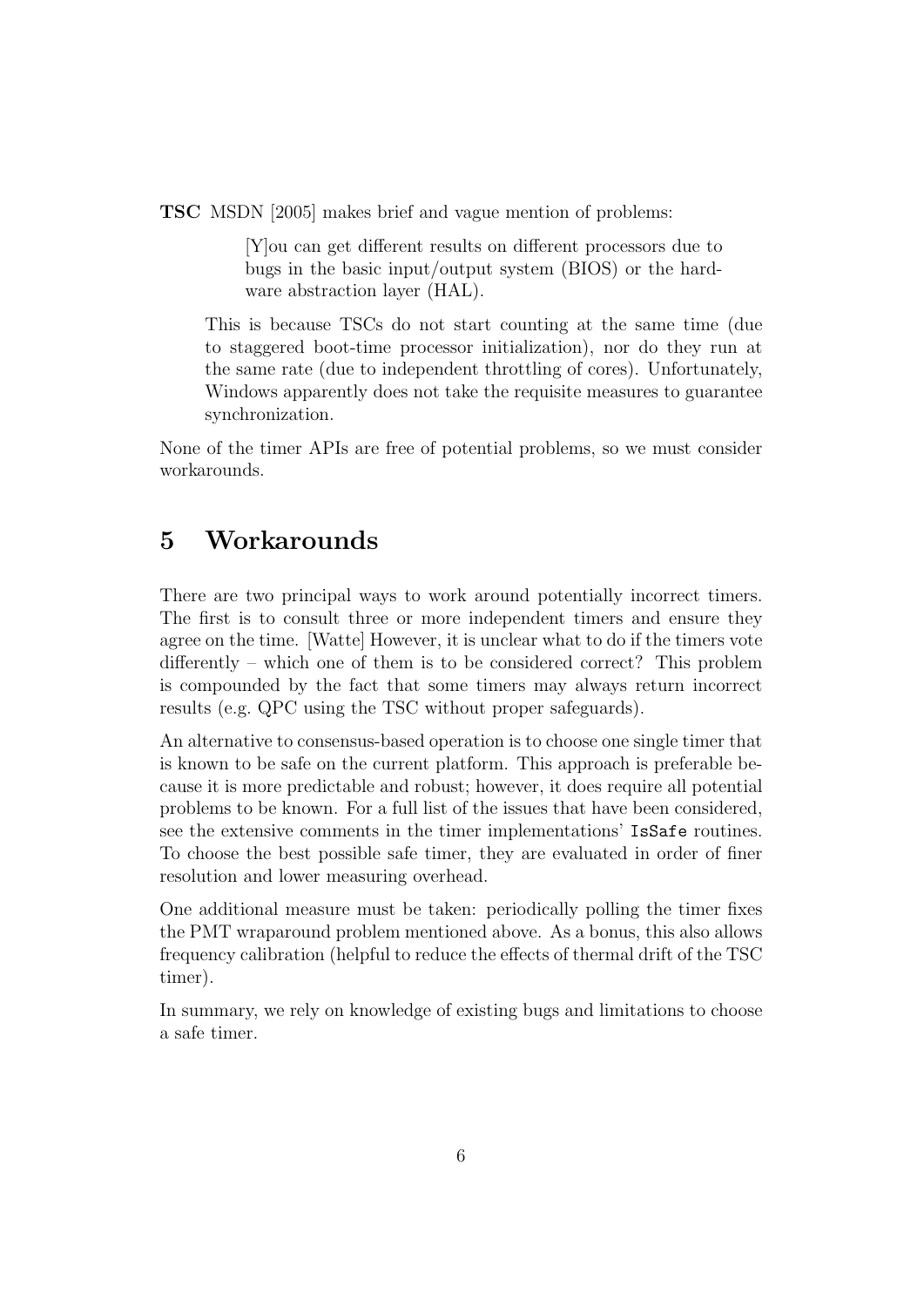### 5.1 An unfortunate constellation

There exists one common combination of software and hardware where no safe high-resolution time source is available. Current dual-core systems fail to provide a synchronized TSC; capabilities such as an 'invariant TSC' [\[Brunner](#page-9-3) [2005\]](#page-9-3) and the RDTSCP instruction [\[Nagendra](#page-10-5) [2007\]](#page-10-5) are coming into play, but not yet widespread. In the meantime, since Windows does not offer a ubiquitous software solution, the TSC is not reliable. In an unfortunate twist, it is precisely this timer that QPC uses on such dual-core platforms. One can force it to use the PMT by adding /usepmtimer to boot.ini [\[QPC](#page-10-6) [Workaround](#page-10-6) [2006\]](#page-10-6), but making changes to such a critical system file should not be asked of users. Finally, despite Microsoft having issued the HPET specification 5 years ago, support for it has not been patched into Windows XP and it is only available on Vista.

These circumstances result in the moribund state of affairs that was previously described: on many systems today, only a mere millisecond-resolution timer is available. According to [Valve Survey](#page-10-7) [\[2007\]](#page-10-7), 93 % of the participating systems are running Windows XP, and 22 % have more than one processor or core. This large proportion cannot be ignored, so we will have to find a workaround for the above issue.

### 5.2 Solution: HPET

Instead of pursuing the very complex task of fixing all problems with the TSC, we take a step back and realize that dual-core systems are newer and often include support for the HPET. Developing a driver for it on Windows XP should resolve the above situation. Note that limited-permission user accounts have only become widespread with Windows Vista and this driver only needs to run on Windows XP. We can therefore preassume Administrator rights, which allow starting the driver at run-time to avoid the need for installation.

Interfacing with the HPET only requires analyzing ACPI tables and accessing memory-mapped registers. It is thus sufficient to write a kernel-mode driver that maps physical memory to virtual addresses on behalf of the application. Since the remaining logic can run in user mode, the driver is simplified and the risk of a defect that crashes the entire OS is much reduced.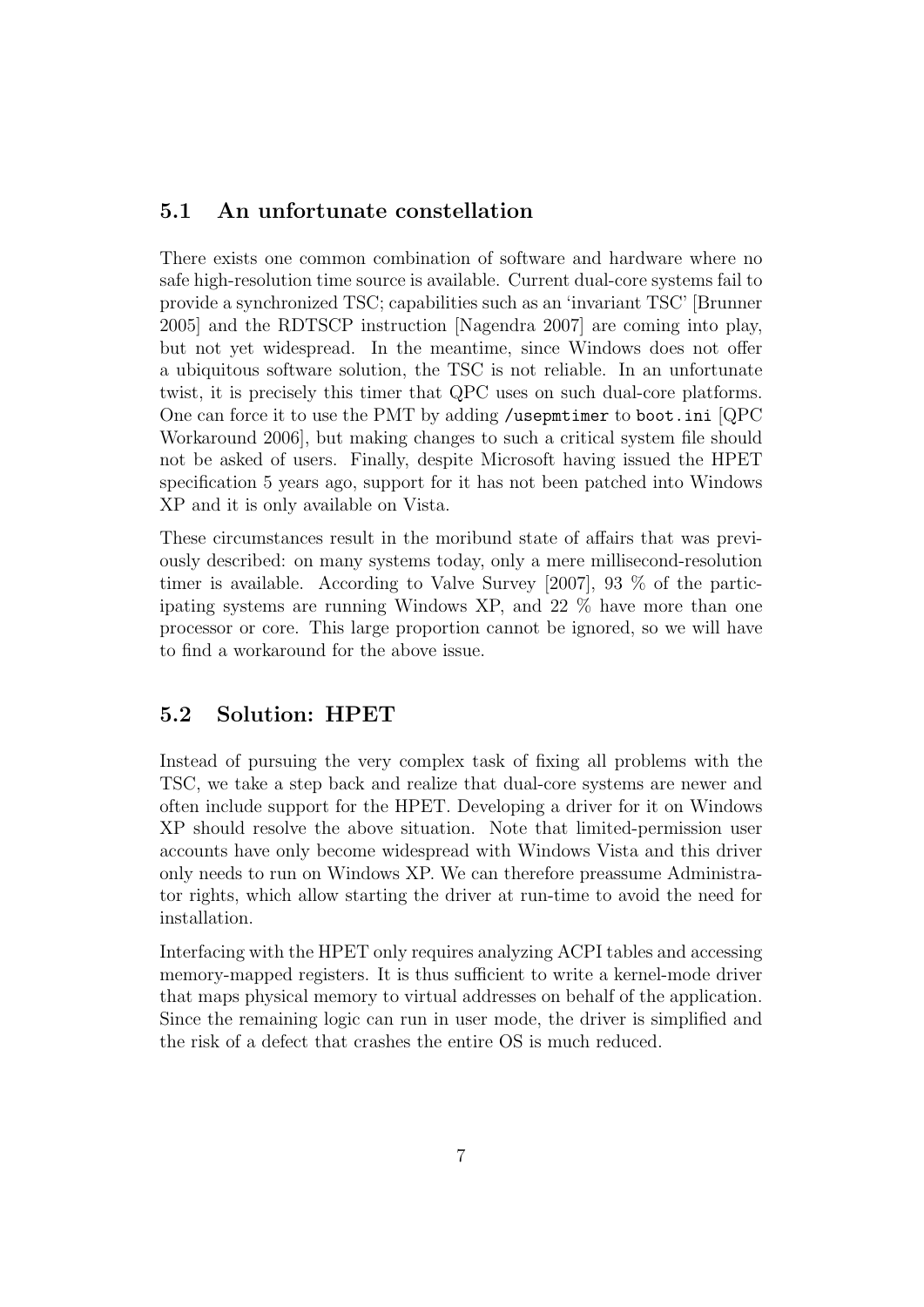Since the [HPET Specification](#page-9-4) [\[2004\]](#page-9-4) is quite clear, an additional description of its operation is deemed unnecessary. For further reference, see the straightforward implementation in hpet.cpp.

# <span id="page-7-0"></span>6 Implementation

With the principles of our approach to safe high-resolution timing having been established, discussion now turns to various notes on its implementation.

Recall that an update thread is required to prevent hardware counter overflow. This works by periodically latching the value and calculating the current time via ticks elapsed since then. How can these updates to the timer state be synchronized with calls to retrieve the time? It turns out that highoverhead and error-prone locks can be avoided with an approach similar to RCU. [\[McKenney u. a.](#page-10-8) [2001\]](#page-10-8) All timer state is maintained in a record and accessed via pointer. When the update thread becomes active, it linearizes<sup>[10](#page-7-1)</sup> the state change by first building a separate record and then atomically updating the pointer. State reads need only retrieve all fields and ensure an update did not occur during that time. Discarding previous state information is achieved by simply swapping the records every update; this avoids the thorny problem of freeing data that another thread may still be using.

The timer interface is very simple. whrt GetTime returns the elapsed time since startup, conveniently given as double-precision floating-point values representing seconds. Assuming a reasonable timer frequency of 10 MHz (the minimum HPET tick rate), stored timestamps can span a continuously measured period of 28 years without any error, which indicates plenty of headroom. whrt Resolution gives the timer resolution, which allows choosing a minimum duration for calibration/delay loops (e.g. for measuring the CPU frequency) that will still provide a given accuracy.

We note DeviceIoControl-based access to the PMT is much slower than QueryPerformanceCounter when it uses that source. The overhead is likely due to slower kernel entry (possibly not using sysenter) and a less direct path to the hardware. As a consequence, the PMT is only accessed directly if it is determined that QPC is unsafe.

<span id="page-7-1"></span><sup>10</sup>Makes an operation appear to happen in one instant, namely the linearization point.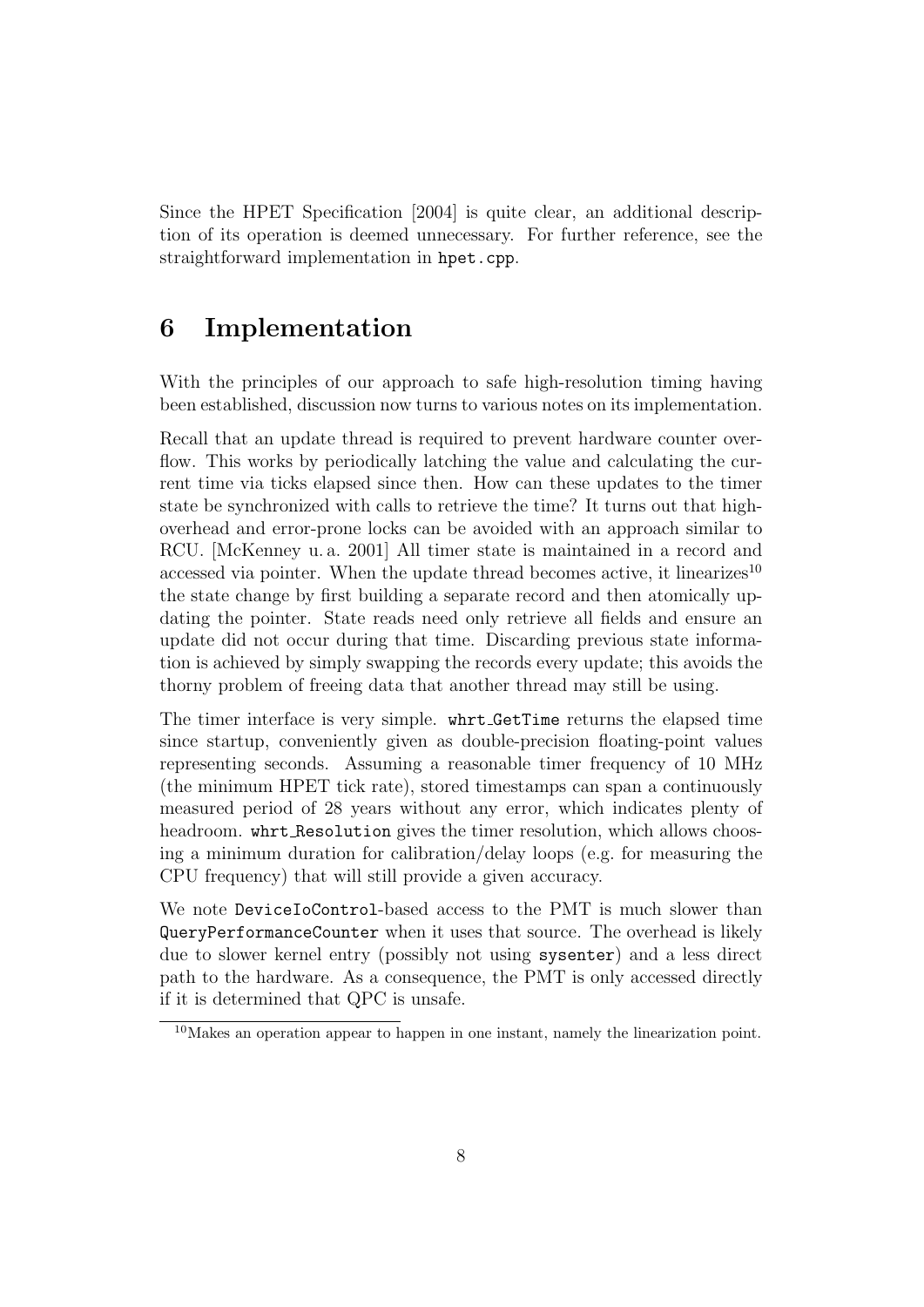# <span id="page-8-1"></span>7 Conclusion

Timing on PCs is a surprisingly thorny task. Various known problems have been discussed and a serviceable solution found. The contribution of this work is a means of choosing and safely using the best available hardware timer, as well as to unlock the reliable HPET timer on Windows XP systems. It provides a stable time reference with a resolution of at least 0.1  $\mu$ s. Hopefully this discussion and the attached (Free) source code will help prevent further timing issues in games and elsewhere; pay it forward!

Questions/comments/suggestions/bug reports are welcome. u9rkt@stud1.uni-karlsruhe.de (remove digits)

# <span id="page-8-0"></span>A Synchronizing with time-of-day

The above discussion has yielded a precise high-resolution timer. Ideally, it should be accurate as well, i.e. disciplined to UTC: this would obviate separate timekeeping and synchronization schemes.

One simple method of achieving this would be to let the timer free-run until it differs too much from the system time, and then bring them in line. However, this is unacceptable due to the possibility of observed time moving backwards – timestamps must increase monotonically.

A better method is to slew the timer frequency according to the current time difference with respect to UTC. The success of this method hinges on exact observations of the system time. Without OS support, the best we can do is rely on the assumption that GSTAFT and the scheduler are driven by the same clock, i.e. a high-priority thread wakes up immediately after an update to the system time.<sup>[11](#page-8-2)</sup> Given the now hopefully exact system time, we must build a stable phase-lock loop that converges on it, and doesn't overshoot too much / bounce back and forth. [\[Mills](#page-10-9) [1994\]](#page-10-9) The central task is finding an error correction function  $h(\Delta) \mapsto$  slew. The simple method given in [\[Kenny](#page-9-5)  $2000$  is a p-controller <sup>[12](#page-8-3)</sup> with clamped maximum adjustment. In my tests, its gain was way too high, and it was bouncing back and forth at the maximum

<span id="page-8-2"></span><sup>&</sup>lt;sup>11</sup>Polling for the start of the next tick is unacceptable because it would incur worst-case delays of 10 ms.

<span id="page-8-3"></span><sup>&</sup>lt;sup>12</sup>Proportional:  $adjust = gain \times error$ . A typical example is a float regulator. Disadvantages: depending on gain, it either doesn't track the signal rapidly, or it is unstable, and diverges. Also, if slightly above/below the target value, it will never correct the difference, because its adjust goes to 0.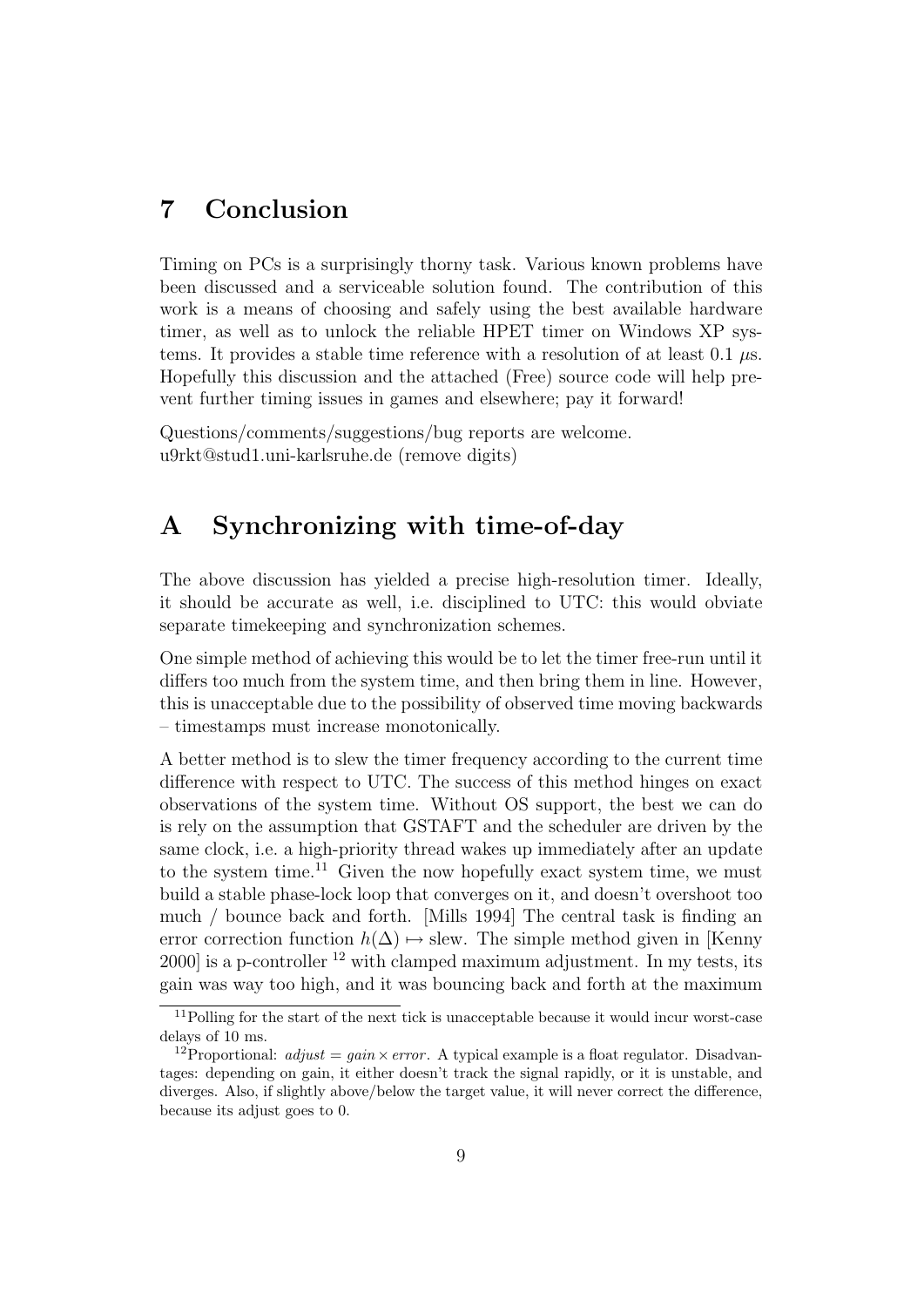allowed adjustment value. A PID controller [13](#page-9-6) is more suitable: the timer can be kept within several  $\mu$ s (!) of the system time.

In retrospect, however, it is unclear whether conjoining high-resolution timestamps and the time of day is actually desirable. Many uses of system time (e.g. recording file modification times) usually do not need to be highresolution. Conversely, high-resolution time applications (e.g. profilers) do not require synchronization or freedom from long-term drift. In fact, saddling the timer with time-of-day anomalies may degrade the value of the timestamps due to non-uniform updates. Finally, it has been observed that the system time had not yet been updated after thread wakeup<sup>[14](#page-9-7)</sup>, thus violating the central assumption above. Therefore, we keep the timer separate from UTC and transfer the responsibility of synchronizing clocks to users who actually need this feature.

# References

- <span id="page-9-3"></span>[Brunner 2005] Brunner, Rich: TSC and Power Management Events on AMD Processors. November 2 2005. – URL http://1kml.org/1kml/ [2005/11/4/173](http://lkml.org/lkml/2005/11/4/173). – Posted on Linux Kernel Mailing List
- <span id="page-9-0"></span>[Drepper 2006] Drepper, Ulrich: POSIX Option Groups. August 20 2006. – URL [http://people.redhat.com/drepper/posix-option-groups.](http://people.redhat.com/drepper/posix-option-groups.html) [html](http://people.redhat.com/drepper/posix-option-groups.html)
- <span id="page-9-2"></span>[Forsyth 2002] Forsyth, Tom: RE: [GD-Windows] More timer fun! gmane.games.devel.windows Newsgroup. September 2 2002. – URL <http://article.gmane.org/gmane.games.devel.windows/105/>
- <span id="page-9-1"></span>[Heidenstrom 1995] HEIDENSTROM, Kris: Timing on the PC family under DOS. Dezember 1995. – URL [ftp://garbo.uwasa.fi/pc/programming/](ftp://garbo.uwasa.fi/pc/programming/pctim003.zip) [pctim003.zip](ftp://garbo.uwasa.fi/pc/programming/pctim003.zip)
- <span id="page-9-4"></span>[HPET Specification 2004] Intel Corporation (Veranst.): IA-PC HPET (High Precision Event Timers) Specification. Oktober 2004. – URL [http:](http://www.intel.com/hardwaredesign/hpetspec_1.pdf) [//www.intel.com/hardwaredesign/hpetspec\\_1.pdf](http://www.intel.com/hardwaredesign/hpetspec_1.pdf)

<span id="page-9-5"></span>[Kenny 2000] Kenny, Kevin: Increased resolution for TclpGetTime on

<span id="page-9-6"></span> $13P$ , and Integral / Differential parts. I sums up previous error values, so that slight offsets can be corrected. D sees a 'trend' early and adjusts for it, thereby tracking the signal more rapidly.

<span id="page-9-7"></span><sup>14</sup>Speculation: does this happen in a DPC?